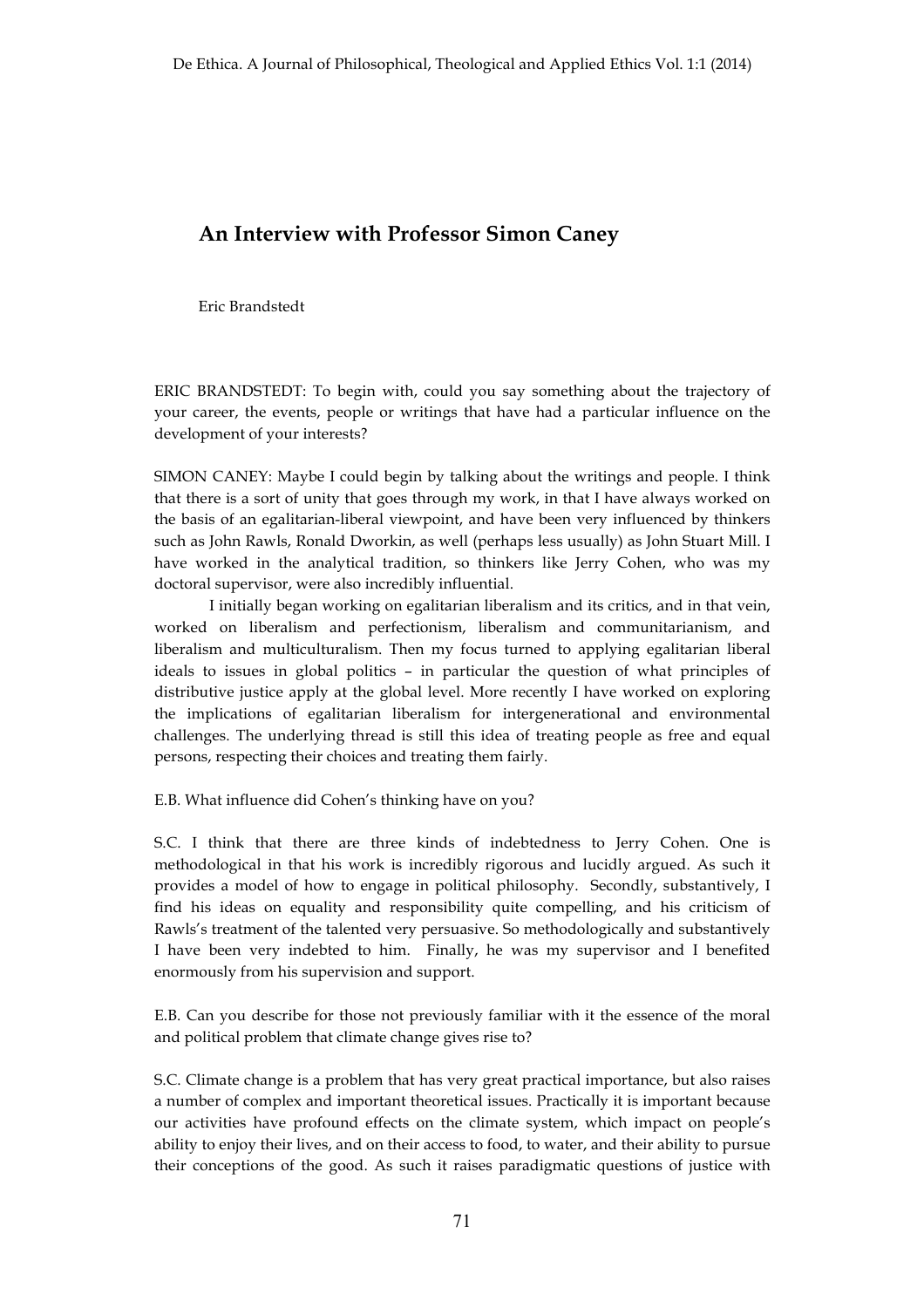great practical relevance. What entitlements do people have? Who should shoulder which responsibilities? And who is responsible for upholding people's entitlements?

In addition to its practical implications, climate change presents hard theoretical challenges. It is a global problem so calls for principles of global justice. It is also an intergenerational problem and so calls for us to enquire both what kind of responsibilities we inherit on account of the emissions of those before us, but also what kind of obligations we have to those who have not yet come. In addition to this, addressing climate change requires us to have an account of how to deal with risk and uncertainty. It is also an inherently collective problem for it arises because of the combined actions of millions of people. In short, then, climate change is a problem that is global, intergenerational, characterised by risk and uncertainty, and the result of a process of collective causation. That combination really stirs up a lot of theoretical puzzles.

E.B. You favour a human rights-based approach to climate justice.1 Can you explain the basics of this account?

S.C. I should begin by saying that I think that one should have two types of approach to problems like climate change. One is what I call one's maximum view: this specifies one's ideal. It depicts the vision that everyone should comply with. Secondly, though, I think it is important to generate a more minimal view. Why have a minimal view? The answer is that if we are talking to people who hold political office, or to NGOs (Nongovernmental Organizations), if you present them with one's ideal then they might just dismiss it as unfeasible or reject it because they do not share that vision. Given this, if we are to make any progress, we need some account that specifies a moral minimum, and identifies what is most morally urgent. That is how I see human rights.

Then the question is: 'what kind of role would a human rights approach play?' I think that partly it gives us a way of thinking about the impacts of climate change. It helps us see why it is so important to prevent climate change. It also gives us guidance as to how to think about adaptation. On this approach, adaptation policies should be conceived of as those policies that enable people to live in a world characterised by climate change and still be able to enjoy their core human rights. Adaptation should prevent climatic impacts from undermining people's human rights. Thirdly, human rights are relevant not just when it comes to evaluating climatic impacts: they should also inform how we think about burden sharing. As, you know, there are many different proposals for sharing the burden associated with mitigating and adapting to climate change, and much disagreement about each. What then should we do? I have my own preferred maximal model. However, given that there is disagreement here, one strategy when seeking to persuade policy makers and those with political influence is to say that whichever of the competing accounts is right, one thing that is crucial is that - as a minimum – we make sure that burden sharing be done in a way that does not deprive people of their core rights. So human rights should influence what kind of policies we adopt to prevent climate change. Those are three ways in which human rights can play a role in thinking about climate change and policies.

<sup>1</sup> Simon Caney, 'Global Justice, Rights and Climate Change', *Canadian Journal of Law and Jurisprudence* XIX:2 (2006), pp. 255-278.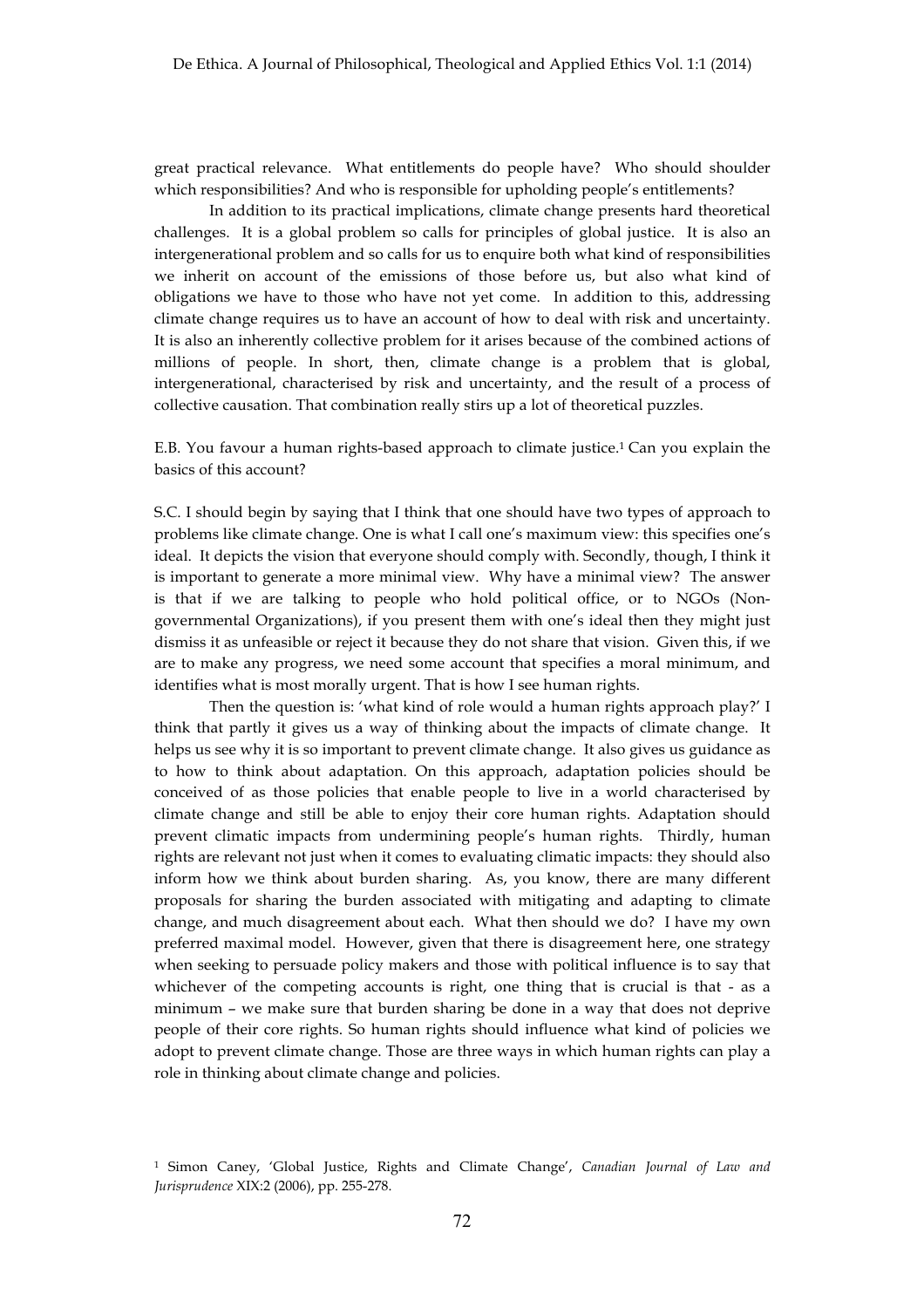E.B. Can you give us an idea of why we should prefer a human rights-based approach to alternatives such as cost-benefit analysis?

S.C. I think one very appealing feature of the human rights approach is that it takes each person's life with utmost seriousness and gives it equal standing and protection. Going back to what I said about egalitarian liberalism, it says individuals matter and have equal status; their freedom matters, and therefore it does not condone making trade-offs which push people below a decent standard of living just to increase the benefits to others who are perhaps already better off. Cost-benefit approaches, on the other hand, are characteristically insensitive to those issues and aggregate burdens. They hold that if a policy produces more benefits than costs then we should do it even if it means that some people fall beneath the threshold that any human should have to put up with. My concern then is merely a familiar kind of concern that many have about utilitarianism.

E.B. So then, if this human rights-approach is a minimalist theory of justice, do you have a maximalist theory of justice as a complement to this?

S.C. Yes, and here I draw on my work on global justice where I have defended a more egalitarian viewpoint that says that each person is entitled to an equal opportunity to lead a good and fulfilling life. It does not matter if they are born in Malaysia, or in Britain, or in Sweden, or in Latin America. Someone's geographical location does not justify having worse life prospects than others. That goes much further than a minimal human rights point of view – because a human rights point of view would tolerate inequality. I can't see, however, any good reason why people should be penalised because of where they are born. This principle should, in my view, also apply intergenerationally, and this is even more contentious. My thought is: Why should the fact that someone is born in a certain period of time entitle him or her to better opportunities than others?

Sometimes there are cases where you might want to qualify an egalitarian approach – cases where achieving equality comes at such a high cost that we might prefer some other distribution. I am certainly open to that, but I think that the default assumption, the guiding idea, should be that everyone has an equal right to lead equally fulfilling lives.

E.B. You have criticised monist or purist views of climate justice (e.g. the 'contributor pays' principle and the 'equal per capita' view').2 More recently the critique has been against atomist, positions and the use of a 'method of isolation' in addressing climate justice. Instead you have proposed and argued strongly in favour of a holistic and integrationist approach.3 Can you elaborate on why you think that many existing approaches are amiss?

S.C. I will focus here on the relevance of the distinction between the 'method of isolation' and the 'method of integration'. As I use these terms, an isolationist approach seeks to distribute climatic responsibilities in isolation from a consideration of other normative concerns such as development or poverty. An integrationist approach, by contrast, insists

<sup>3</sup> Simon Caney, 'Just Emissions', *Philosophy & Public Affairs* 40:4 (2012), pp. 255-300.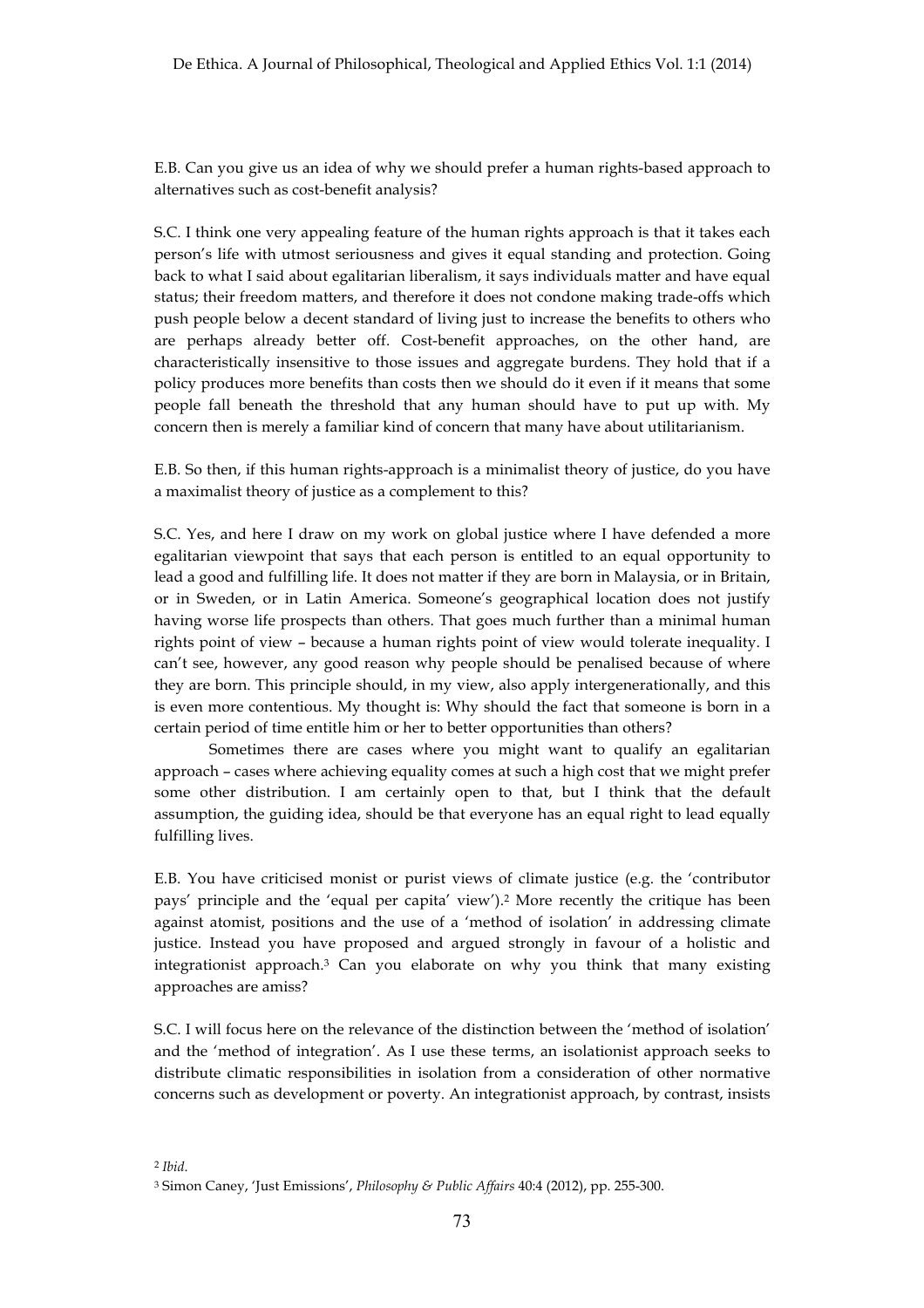that we should examine climate change in conjunction with other issues, and in the context of an overarching account of justice. So your question then is: Why adopt an integrationist approach and not an Isolationist one?

I think that there are two kinds of reply to those questions. In some cases isolationist approaches are subject to substantive objections. I think, for example, that ascribing responsibilities simply by focusing on someone's contribution to the climate problem, and bracketing everything else out, is implausible because fails to take into account what opportunities people have to avoid engaging in harmful activities. So we should look differently on someone who has no choice but to emit high levels to survive and someone who could easily use other energy sources but chooses not to. Treating someone's pollution in isolation would, in this kind of case, result in an unjust outcome. To treat emitters fairly we need to take into account the broader perspective and examine what rights and responsibilities they have. Secondly, I have a broader more methodological concern, which relates to the first point. The methodological concern is that it is artificial to take climate change and, as it were, draw a circle around it, and say we must have principles which treat this on its own and bracket everything else out. A deep problem with this kind of isolationism is that it does not really recognise how integral climate change and the factors that cause climate change are to everything else, like trade, aid, health, migration and development. We could apply principles to climate change on its own if it were a discrete phenomenon, but it is not. If we have economic development then that will often increase emissions, so development and climate change are really related. If we do not prevent climate change then people will want to migrate, so we need to integrate it with an account of rights to migrate. If we come up with an alternative energy source, like biofuels, then that often has impacts on food security, land rights and labour rights. If we think we must not pursue biofuels we might think of using hydroelectric power, but then this might displace people from their land.

The key point I am trying to bring out here is that methodologically it is artificial to separate climate from all these other relationships and practices because they are so interconnected. It is better to have principles that apply to them as a whole.

E.B. Why do you think that the monist or purist principles have been so dominant in the debate up until now?

S.C. I think that there might be principled reasons and there might be pragmatic reasons. The pragmatic reason, which I am often presented with, says 'yes, you are right, these are all integrally interconnected, but it would make it extremely hard to do anything if you took this integrationist picture, so it is better just to set aside lots of these other problems and work on this on its own'. That is the practical reply. Then there are more principled replies. By calling the other practical I do not mean that there is not based on moral reasoning: it is, but it is essentially trying to take account of practical features of the world. The more principled reply is that there is something special about climate change and it should have its own principles for it. I do not think that either strategy works, but that would be my guess as to why people do this.

E.B. So, one alternative view holds that it is important to treat the climate case in isolation from other issues in order to avoid a situation in which progress on this urgent issue is held up because people are locked up in longstanding and controversial debates about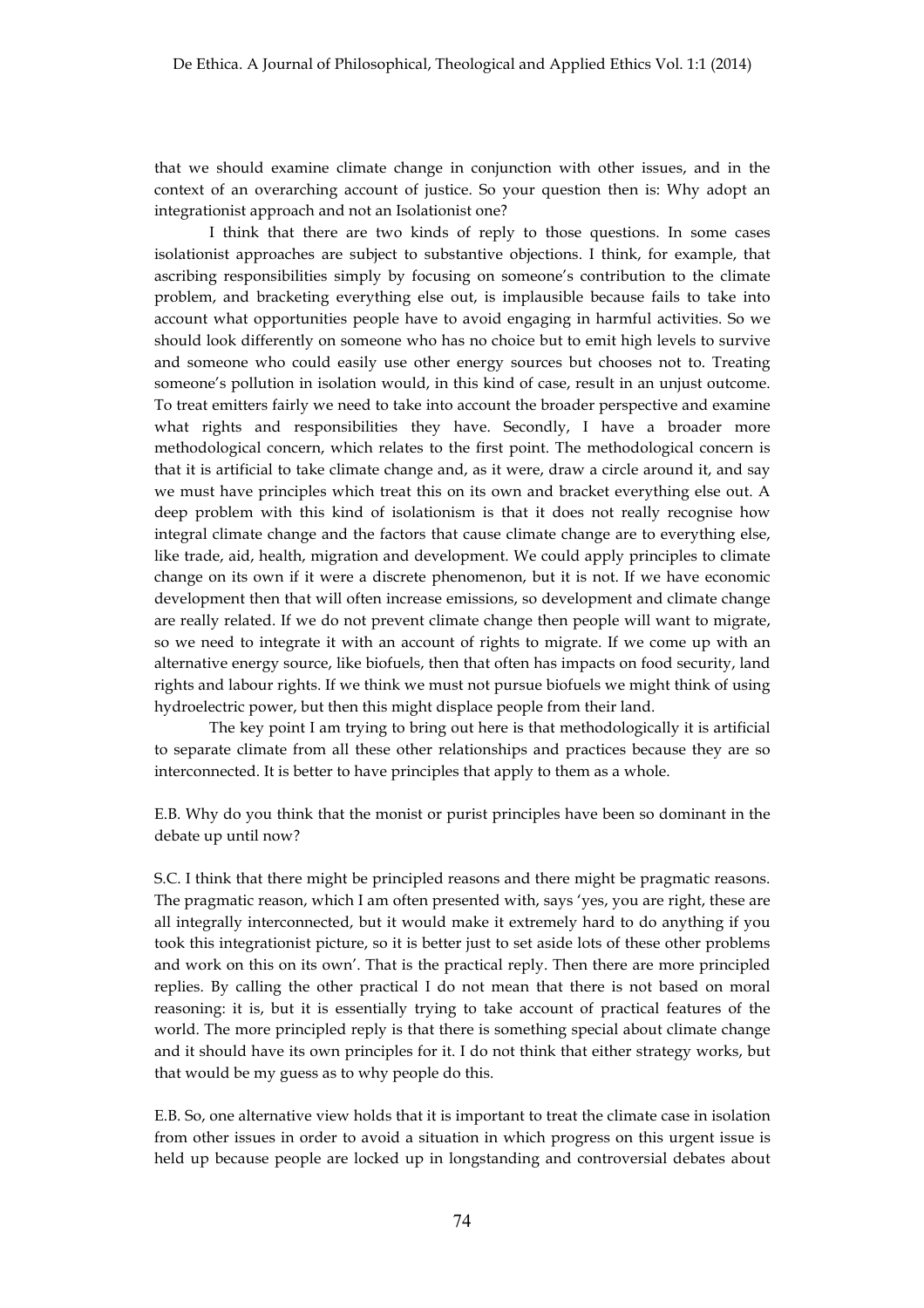global justice.4 Given this, is it not enough that more general rights and interests are weighed in after a principle of climate justice is implemented?

S.C. There are a lot of issues at stake here. One of the issues is: Is there really a sound basis for treating some of these topics in isolation? People often say we should treat the distribution of emissions in isolation from everything else, but then we could obviously ask why we should do that. Why is it appropriate to assume that emissions have their own special principle? If the reason we care about emissions is, as I and also other people have said, because they serve human interests, interests in energy or food or water, then there is no philosophical reason for isolating it at all. In fact to do so is a kind of fetishism as Amartya Sen would call it. I think we should focus on what really matters here. So at the level of moral and political theory, there is no case to treat emissions in isolation.

Second, however, and on a wholly pragmatic level, it makes a lot of sense to explore linkages with other goods. Suppose you have three children and you have two bits of cake. If you insist on a distributive principle of justice for cake, you are going to have a problem here. But if you have a principle of distributive justice to do with satisfying people's preferences, then you could offer them something else instead. This is what has happened in international negotiations for the Montreal Protocol on Substances that deplete the Ozone Layer. Progress was made when countries were willing to offer other goods instead, such as financial assistance and technological alternatives. So I say similarly: do not focus on emissions per se, both for principled reasons concerning what matters and also for practical reasons. The more substitutes we allow, the more flexibility; and the more flexibility, the more realistic it is. For both ideal and non-ideal reasons, then, what I call an integrationist approach has an advantage over isolationist approaches.

E.B. An essential part of this integrationist approach is a call for more cooperation between those working on global (or cosmopolitan) justice and those working on normative climate change politics (or climate ethics). Can you explain in what way you think that more communication between those two fields would benefit them?

S.C. I think that it would benefit the two debates in a number of ways. Firstly, climate change – as well as other environmental changes – has an enormous impact on the standard subject matter of global distributive justice. It clearly affects people's ability to have access to food and water, their rights of free movement, and their rights of cultural integrity. So, to talk about climate change is to talk about one of the key determinants of people's entitlements. In addition to this the causal arrow also goes the other way. People's enjoyment of rights of mobility or economic development have an impact on the climate. Since empirically they are so interconnected, it would be a mistake to keep the two apart. There is also a second way in which it would be useful to bring the two together, which is intellectually. There is good research done on both, and we can often make progress in one area by looking at theoretical innovations in another. For example, in both cases people talk about ideas of responsibility, including, for example, concepts of

<sup>4</sup> See, for example, Eric A. Posner and David Weisbach, *Climate Change Justice* (Princeton: Princeton University Press, 2010).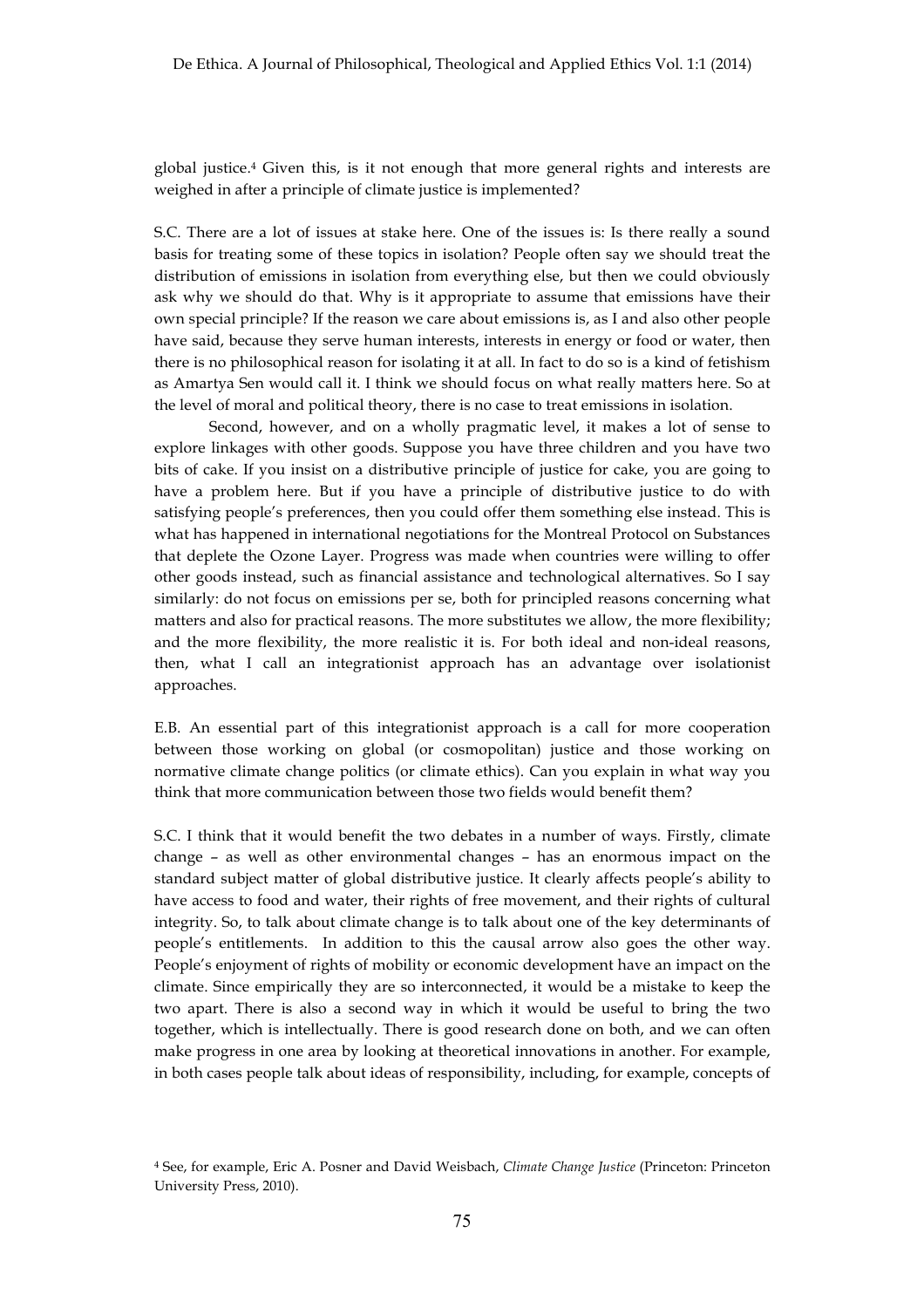collective responsibility. It would seem advisable, then, for researchers in both to see what others are doing and maybe we can learn a lot more from each other.

E.B. In relation to that, what differences in methodology, approach and underlying motivation have you perceived in working in these two fields?

S.C. I think that there are quite a lot of similarities. For example, people often share broadly similar methodological commitments to the tools of analytical political philosophy. Also, in both there is an interest in combining this with the relevant empirical literatures. So I do not think that there is a huge methodological gap between the approaches that we use.

E.B. Can you outline some of the main steps of the integrationist approach and methodology that you favour?

S.C. Let me give you a rough idea of the approach I put forward. It is actually very simple. It has five steps. The first step is as follows: let us start with our vision of what a just society would look like. Tell me what you think people should be entitled to do in terms of their access to food, water, health, education, physical integrity, and so on. Let us start from our vision of a just society. Then, step two of the argument tells us that we need to check whether the vision articulated in step one is actually achievable in this world given the natural resources we have. To take just one example, the protection of people's health requires using electricity and energy, and those have environmental impacts. We therefore need to check whether the vision is sustainable or whether we would be living beyond our means. If the ideal affirmed in step one is not sustainable, then we need to revise our vision of a just society. Suppose that it is sustainable. Then the third and fourth steps apply. For step three says that we can work back from our account of the just society how emissions should be distributed. For example, if our ideal is one in which everyone enjoys some core human rights and has access to some vital goods, then we need to work out what energy use is required to achieve this, and from this we can deduce how emissions should be distributed. What I then argue is that step three needs to be qualified. One cannot simply read off the fair share of emissions from what would best realize a fair society because there are other forms of energy and other ways of meeting agricultural needs which involve fewer emissions. Step four then reminds us that there are then quite different ways of meeting people's core needs; some might use fossil fuels and others might use solar energy, or hydroelectric sources, or geothermal energy. Its point is that there is more than one way of realising people's entitlements.

That is why – and this is step five - we need political institutions to have a deliberative process by which we can decide which energy mix is the best one for realising our entitlements. One way to understand this is to contrast it with what I think other people want to do, which is to say 'let us distribute emission rights in isolation and then separately figure out how to realise a just society', but I think you cannot just do that because the two are so integrally connected. My proposal then is that we should distribute emissions in light of our ideal of a just society.

E.B. Is this an approach that is essential to normative political theory in general; is it, for instance, meaningful to theorise about justice (and related concepts) today without considering a 'sustainability condition'?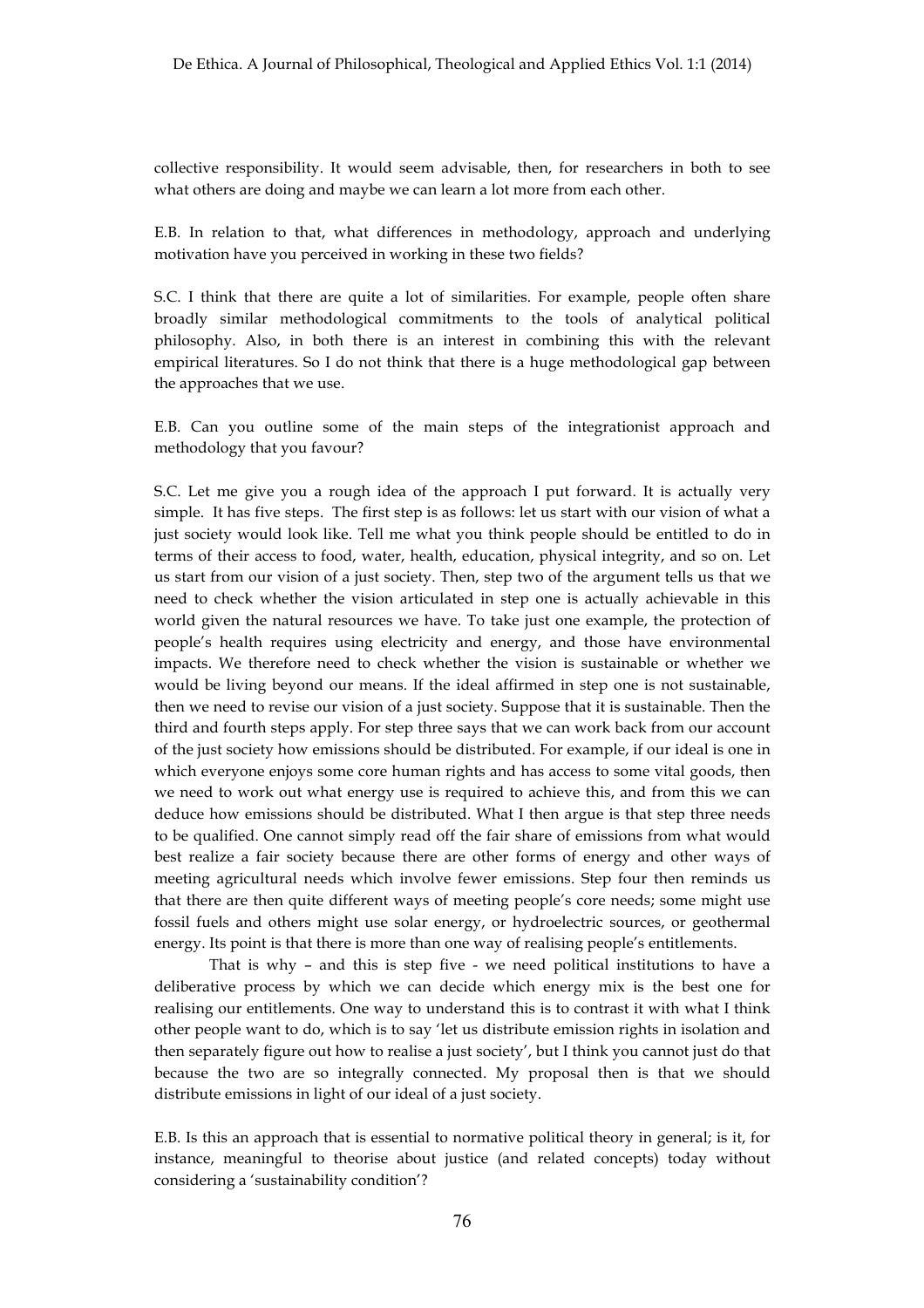S.C. I think the test for answering this is the following: When someone proposes that there should be certain rights or certain ideals, do these require the use of natural resources or the creation of waste? If they do, then they have to be included in this process because we have, as it were, a budget of natural resources, and the proposed rights or ideals are making claims on them. However, I do also think that there are probably policy areas which are neutral on this. Think of debates about multiculturalism and cultural identity, whether people can wear a veil or not, or consider language policy: it seems to me quite likely that whichever policy we choose probably will not have a major impact on that 'natural resources' budget. In cases like this – where resolving a normative issue does not impact on or depend on the natural world – then we do not need to go through that process. However, whenever proposed ideals or policies *do* have environmental impacts or require certain environmental preconditions, then I think it is irresponsible to ignore those relationships. That is not what someone would do if they had a good faith commitment to realizing those ideals.

E.B. Is this consideration included in most normative theorising today, or are people still being careless about it?

S.C. I think people who work on the environment, and people who worked on it long before I did, would complain that mainstream political philosophers have ignored the environment in ways that are unjustified. One can only speculate about why this has been so. Maybe people have assumed some cornucopia, where there are limitless resources; or maybe they have just been blind to the impacts of our activities on the natural world. There are all kinds of explanations one might have, but I think that historically it is true that many theories of justice have just been silent on the relationship between realizing justice and the natural world. I think that that neglect would be justified only if principles of justice did not have any environmental preconditions or environmental impacts, but they do. To give one illustration of this: when Rawls, the greatest political philosopher of our times, discusses intergenerational justice, he focuses not on preserving the natural world but on just savings. You cannot expect him to have dealt with every single problem, so this is not a criticism of him, but it is an illustration of the general neglect of the environment by theorists of justice.

E.B. But even if we accept your approach does that not still mean that we should focus on distributing 'emission rights'? If so, what is your response to those who argue that the very notion of emission rights is obsolete or irrelevant today?5

S.C. It is important to define 'emission rights' quite carefully. I think those who have concerns about this concept might sometimes be thinking that to affirm an 'emission right' implies an unlimited permission to emit. That would be clearly wrong. If anyone has a right to emit, it should be circumscribed: you have a right to emit a certain amount. That might be one source of antagonism or hostility to the idea of an emission right. The other, I think crucial, point to make is that we have different kinds of rights. Joseph Raz distinguishes in the *Morality of Freedom* between 'core rights' and 'derivative rights'.6

<sup>5</sup> See, for example, Tim Hayward, 'Human Rights versus Emissions Rights: Climate Justice and the Equitable Distribution of Ecological Space', *Ethics and International Affairs* 21 (2007), pp. 431-450.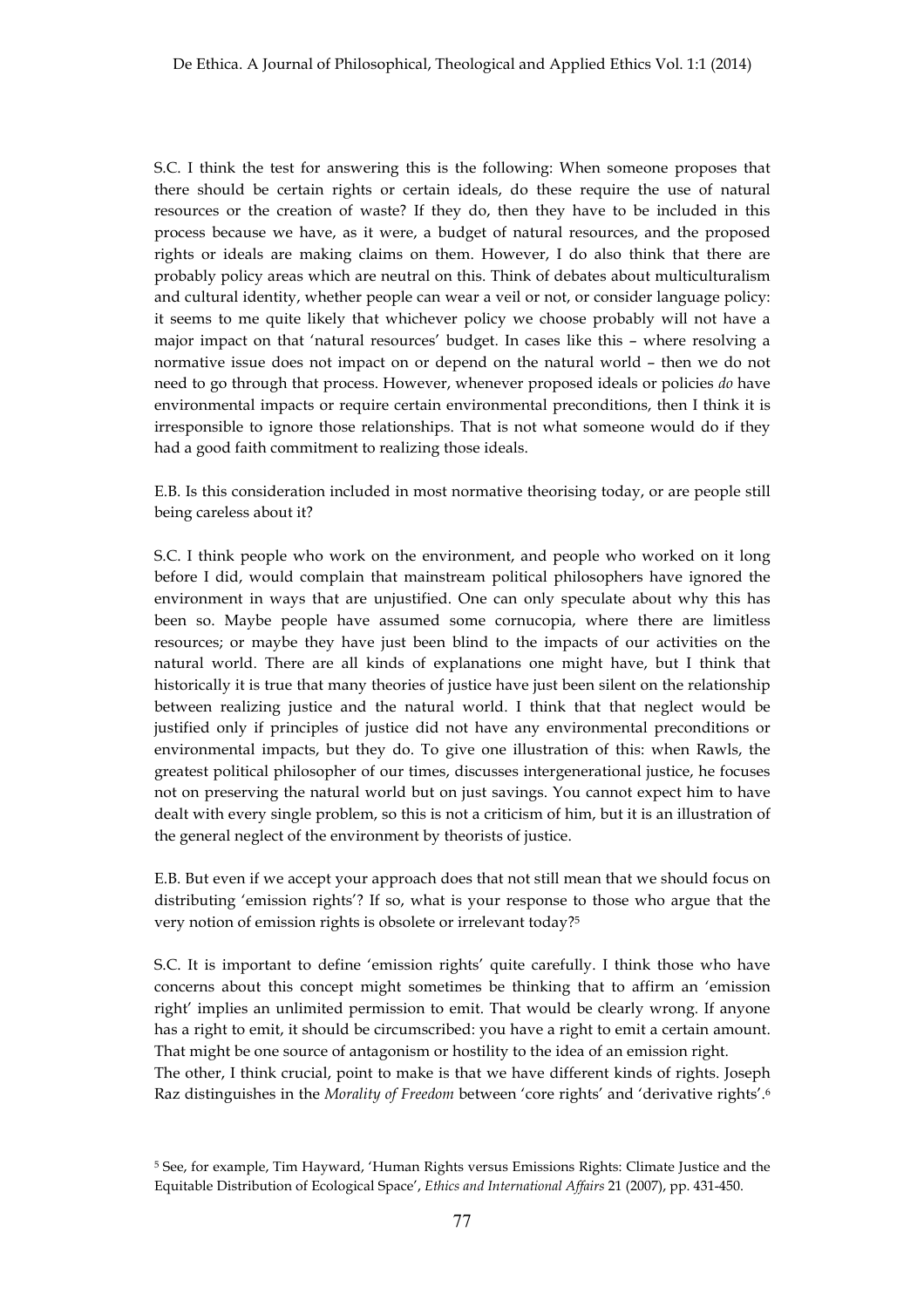I think of emission rights as being derivative of some more fundamental rights. This might mean in certain circumstances people have a right to emit greenhouse gases, but they have that in virtue of some more fundamental right. Other people may not have that emission right; they may not have it if they live in a country where they can use solar energy, or tidal energy, to a great extent, but the crucial thing is that it is still a right. It is a right in the sense used by Raz: it is an interest that is sufficient to impose obligations on others.7 The people I am thinking of do have an interest that is sufficient to grant them an entitlement that others should respect. For example, people in developing countries who do not have access to other energy sources, I think, do have a right to emit, but it is predicated on some more fundamental rights.

E.B. You have proposed a hybrid account for the distribution of responsibility for addressing climate change.8 Can you give us an idea of this proposal?

S.C. The core idea of the hybrid account I propose is that there are two intuitively appealing principles that should guide the allocations of burdens. On the one hand, there is the principle of responsibility, that people who engage in environmentally harmful action should be held responsible for their actions. That would justify an emphasis on a polluters pay principle. Then, the second principle is an ability to pay principle. The thought underlying this, again, goes back to core egalitarian liberal values: it is that there are some things that people should not be held responsible for, mainly perhaps adverse conditions in which they live when it is not their choice or fault that they live in them. As Rawls, Dworkin, and other egalitarian liberals say, we should give people a fair chance of opportunities. I think that an ability to pay principle preserves such a fair set of opportunities. Within that set people should be held responsible for their choices.

Just to focus on one and not the other would come up with very implausible outcomes. To focus just on a polluter pays principle would mean that we hold the poorest and most vulnerable people accountable for the emissions they need to survive. On the other hand, if you had an ability to pay approach, which paid no attention to the choices people make when they could have done otherwise is just to let them off the hook and not then hold them responsible for their choices. That is the broad underlying idea of the hybrid approach. There are complications which can added in, but that is the fundamental idea.

E.B. Can you say something about how the ability to pay principle is also circumscribed?

S.C. My treatment of the second principle I propose, the ability to pay principle, has taken different forms in my work. I defend a pure ability to pay, which says those who have better opportunities than others have a responsibility to contribute to attempts to deal with the climate change problem. But then people criticise this on the grounds that

<sup>6</sup> Joseph Raz, *The Morality of Freedom* (Oxford: Clarendon, 1986), p. 168ff.

<sup>7</sup> *Ibid*., p. 166.

<sup>8</sup> Simon Caney, 'Cosmopolitan Justice, Responsibility and Global Climate Change', *Leiden Journal of International Law* 18:4 (2005), pp. 747-775; Simon Caney, 'Climate Change and the Duties of the Advantaged', *Critical Review of International Social and Political Philosophy* 13:1 (2010), pp. 203-228.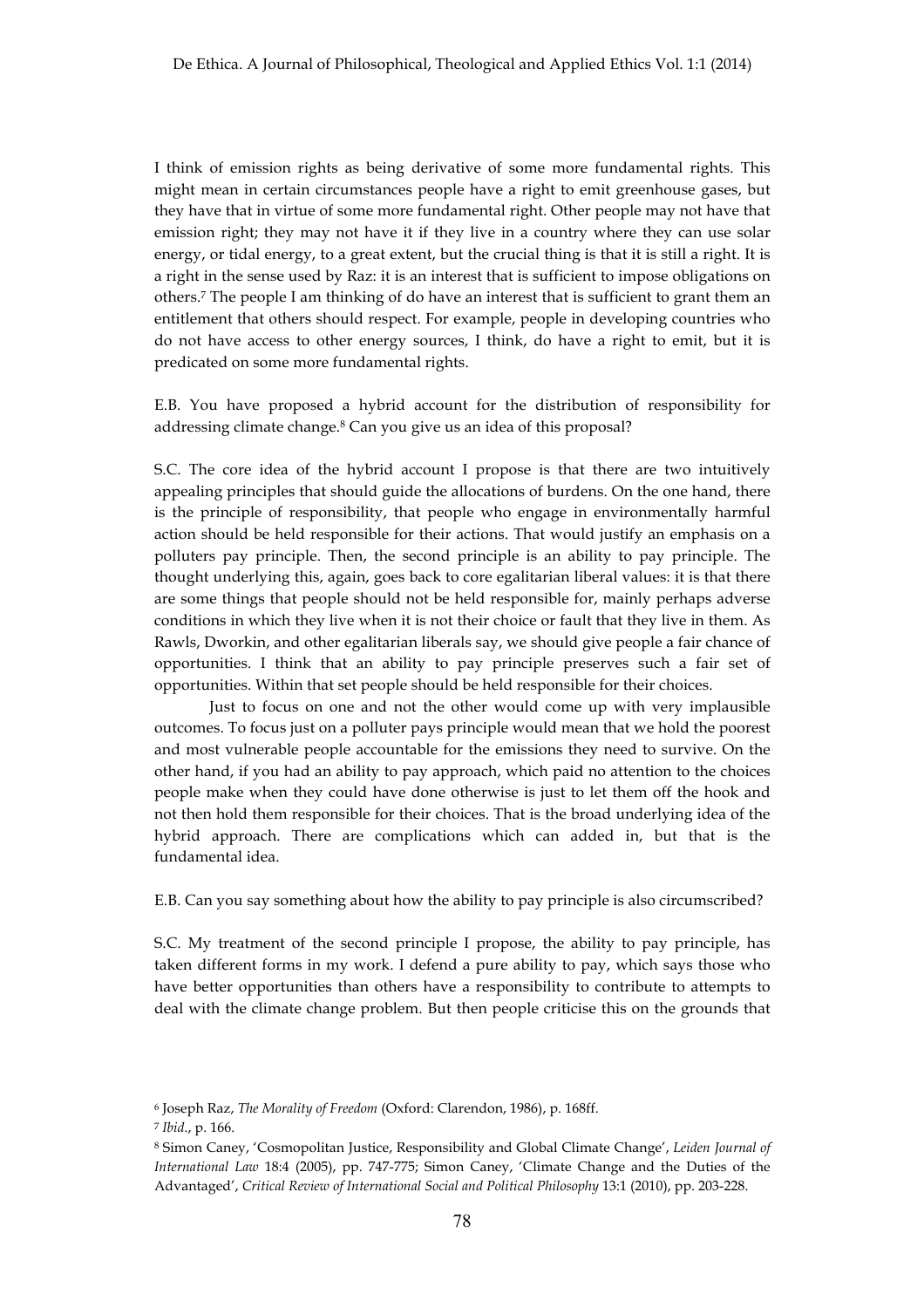an ability to pay principle ignores entirely the historical genesis of people's wealth. They ask, should people not be held liable because of past emissions?

Many of those who emitted in the past are now dead; we can't make them pay. Note, though, that the wealth of many of those who are currently affluent is based on the history of high emissions of other people in the past. This led me to think that a proponent of an ability to pay principle could draw on this. For if the affluent ask 'Why should I pay when I am not responsible for those past emissions?', one could reply to them that their wealth is in part built on this history of high emissions. So it strengthens, I think, the reasons we already have for appealing to them, and it removes one reason they give for resisting. They can't say that addressing climate change is not their responsibility if their affluence arose in climate endangering ways.

E.B. So it is compatible with a 'beneficiary pays' principle?

S.C. Yes, it can use the idea that people have benefited. However, we have to be very careful in defining benefiting. Some people say that you benefit if you are made better off than you would have otherwise have been, and I have argued that using that notion of benefiting is problematic in this context. My claim here is just that the historical process by which wealth comes about can be morally relevant and that those who are affluent whose wealth originates in climate-endangering activities cannot plausibly argue that this wealth is all legitimately theirs. I should stress that I think that the advantaged should pay anyway: it is just that the fact that their advantage stems from this harmful activity further undermines their claim that they should not pay.9

E.B. Does the ability to pay duty have a different status from the polluter pays duty? Is it, for instance, a duty of humanity or beneficence rather than a duty of justice?

S.C. No, not in my account. I think of them as being co-equal. They are both duties of justice and closely linked. The first principle says that people should be held responsible for emissions except when they are entitled to emit greenhouse gases (for example, they are severely poor and need to do so). The first principle thus includes exemptions to people's responsibilities based on their lack of wealth. That also explains why wealth comes into the second principle, which is that those with greater ability to bear the burden have a responsibility.

There is one difference that I should add, which is that the second principle has an element of non-ideal theory built into it. If we focus on the polluter pays principle, there are certain limits to that: I say that it ought not to apply to those who need to emit to secure their entitlements. That is one exemption. Another limitation in the polluter pays principle is that it can't cover the case where there is climatic change stemming from non-human activities Then there is a third exemption, namely the emissions of those who have died and also of those who have not complied in the past. So there are quite a lot of emissions that need to be accounted for. The ability to pay principle then does have a non-ideal element, that is, that the affluent should pick up some of the bill that results

<sup>9</sup> Simon Caney, 'Environmental Degradation, Reparations, and the Moral Significance of History', *Journal of Social Philosophy* 37:3 (2006), pp. 464-482.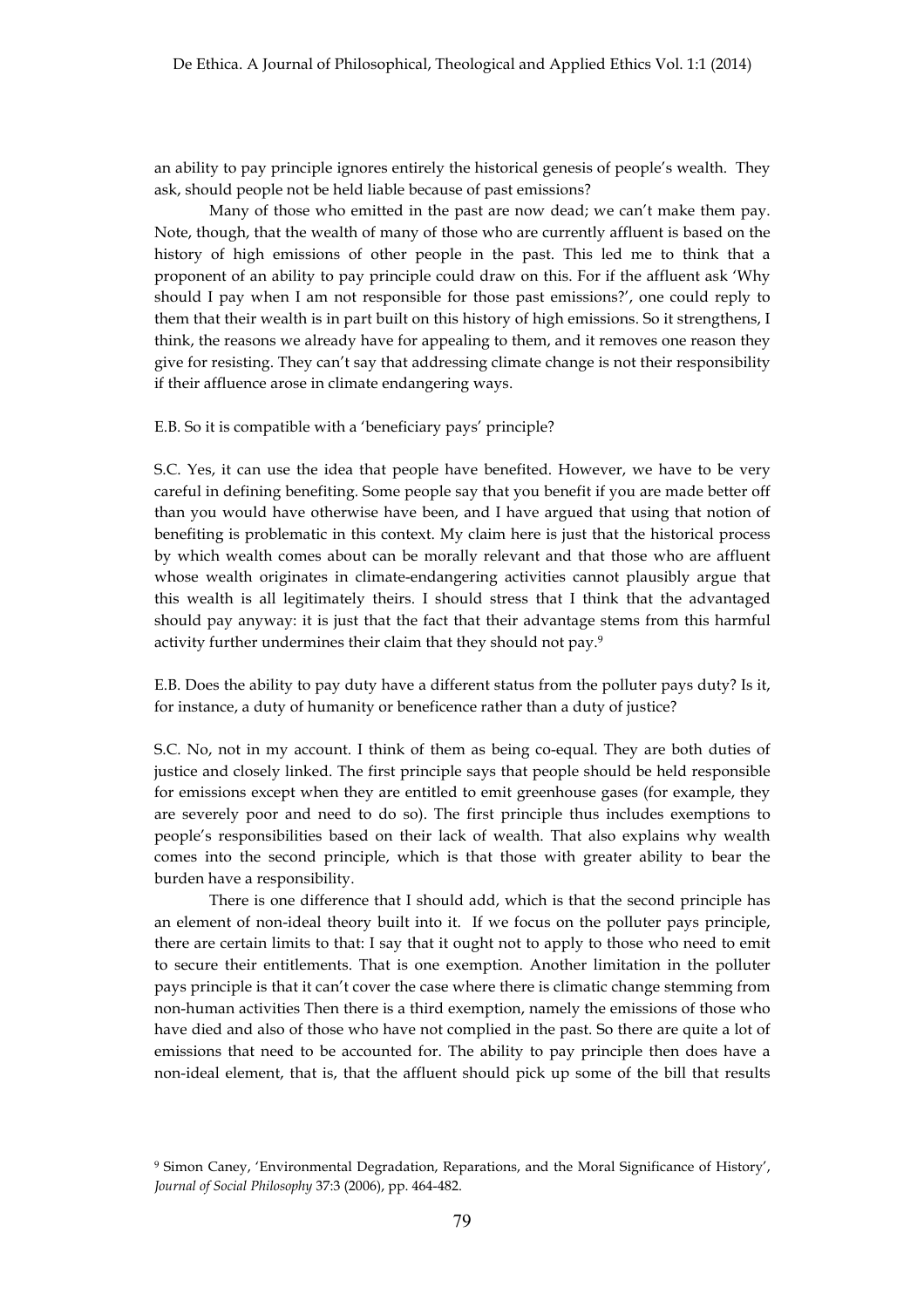from some people not complying with their responsibilities. So there is that qualitative difference.

E.B. Your account relies on an interest-based theory of rights.10 You have thoroughly and convincingly argued against the idea of discounting fundamental interests of future persons.11 Does that mean that whenever a course of action potentially (however unlikely) threatens a fundamental human interest, we have a duty not to undertake that action, or are there some limits such that the duties imposed by such a precautionary approach could reasonably be thought of as too onerous in some cases? More generally, how do you deal with risk and uncertainty?

S.C. I do not have a general answer to that question. I think it is one of the hardest questions that a theory of justice has to deal with. It is hard often because one cannot even identify probabilities. But I have had a more modest ambition, which is to see what this means for climate change and there we are quite fortunate in that climate scientists and the climate models have said that there is a high probability of very harmful effects. That in itself does not, of course, necessarily justify a precautionary approach because the actions needed to avoid these harmful effects may also be terrible. But I think if we look at the relevant climate economic policies we can see that they are alternative policies that do not have probabilities of catastrophic or harmful effects. So my ambition has therefore been just to show that the problem of risk and uncertainty associated with climate change can be dealt with using an approach grounded in human rights. Put crudely, it says that we have a responsibility not to gamble with people's human rights when there are other options available. But that is not an approach that can cope with all problems. It could not cope with ones where the probabilities of harms are much lower or where the harms are of a lower magnitude, but I do not think that is necessary in the case of climate change.

E.B. How about the small probability of an ultimate catastrophe, say the extinction of the human race?

S.C. I think that the way to treat this is to treat it as a magnifying reason. I propose a couple of principles to guide the way we think about risk and uncertainty in the case of climate change. One of the conditions is that climate change poses a high probability of very severe harms to people's fundamental human rights, and a low probability of absolutely catastrophic results. In my argument the reference to severe climatic effects is therefore not really necessary to justify mitigation, I think, but it amplifies the risk. So, it is useful to bear this in mind. My approach here contrasts with that of John Broome and those who think, like him, that the question of the small probability of severely catastrophic outcomes is crucial. I do not think the case for aggressive policies to mitigate climate change depends on that assumption.

<sup>10</sup> Raz, Ch. 7.

<sup>11</sup> Simon Caney, 'Climate Change, Human Rights and Discounting', *Environmental Politics* 17:4 (2008), pp. 536-555; Simon Caney, 'Climate Change and the Future: Time, Wealth and Risk', *Journal of Social Philosophy* 40:2 (2009), pp. 163-186.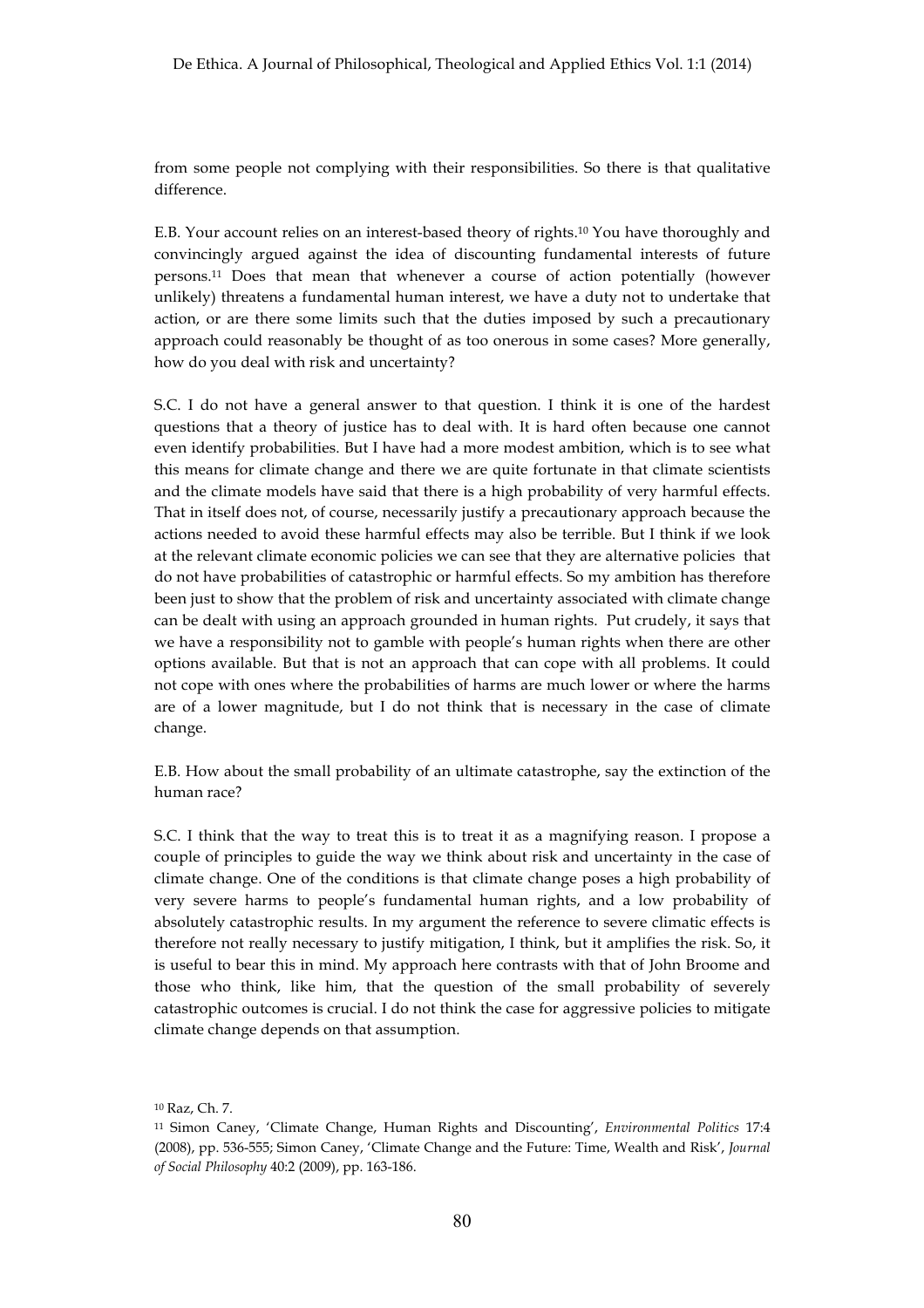E.B. A follow up question of more specificity: say that we are in a state of radical noncompliance and that there are no institutional frameworks for regulating climate change action in place (much like the present situation). Assume further that unilateral individual emission reductions are futile, for instance because of issues of overdetermination. Now, on your account, is it not the case that the ability to pay component in practice requires me to give up all but what is needed to meet my basic needs, and if so, is it not the case that accordingly it can be thought of as unduly demanding?

S.C. I do think that where there is noncompliance, those who do comply have reason to take on more than their fair share and maybe a great deal more. How much more would depend on several factors. One is, just how bad is the outcome if I do not take on the extra burden. There are cases, not to do with climate change, where you might think I should not do more than my fair share because it is bad if this outcome occurs but it is not terrible. However, climate change is really terrible. Then a second variable places limits on what you reasonably could expect of someone. How hard is it for someone to pick up some of the extra slack? In some cases it is not that hard: they may enjoy the cycling or the extra activity it involves. So, the second variable is how demanding it is for the person. A third variable is this: suppose I pick up some extra responsibilities, are there ways that I can pursue the non-compliers and get compensation from them? Because, if I do not do my bit and there is severe climatic change, there is nothing we can do for those who die because of it. But if I pick up the extra responsibility because someone does not do their bit, then I can reclaim it from them. I do not think there is any precise algorithm, but those are the three variables. There will be cases where you think that it will be just too much to ask of someone because it is unfair to ask them to make that degree of sacrifice. But I still think that quite a lot of demands on human beings to do these things are allowable.

It is also worth thinking through more concretely and practically what you should do under conditions of non-compliance. Suppose there are people who lack access to energy, but could take it illegally in ways that would not increase their emissions but would meet their needs. You might also think of a case where others are not supplying the clean energy they need: are they then entitled to violate someone else's property rights and steal, for instance, technologies that would reduce emissions? I think, if others have not complied with their responsibilities, then those who want to meet their own vital needs but also want not to increase the problems of dangerous climate change may also be permitted to engage in those kinds of behaviours. So it is not just about affluent people reducing their emissions, it is also about disadvantaged people possibly being empowered to do things which otherwise we think they should not be allowed to do.

E.B. In response to some standard criticisms against rights-based approaches to intergenerational ethics,<sup>12</sup> you have referred to Amartya Sen's notion of a 'goal rights

<sup>12</sup> See, for example, Wilfred Beckerman and Joanna Pasek, *Justice, Posterity, and the Environment*  (Oxford: Oxford University Press, 2001), and Derek Parfit, *Reasons and Persons* (Oxford: Oxford University Press, 1984).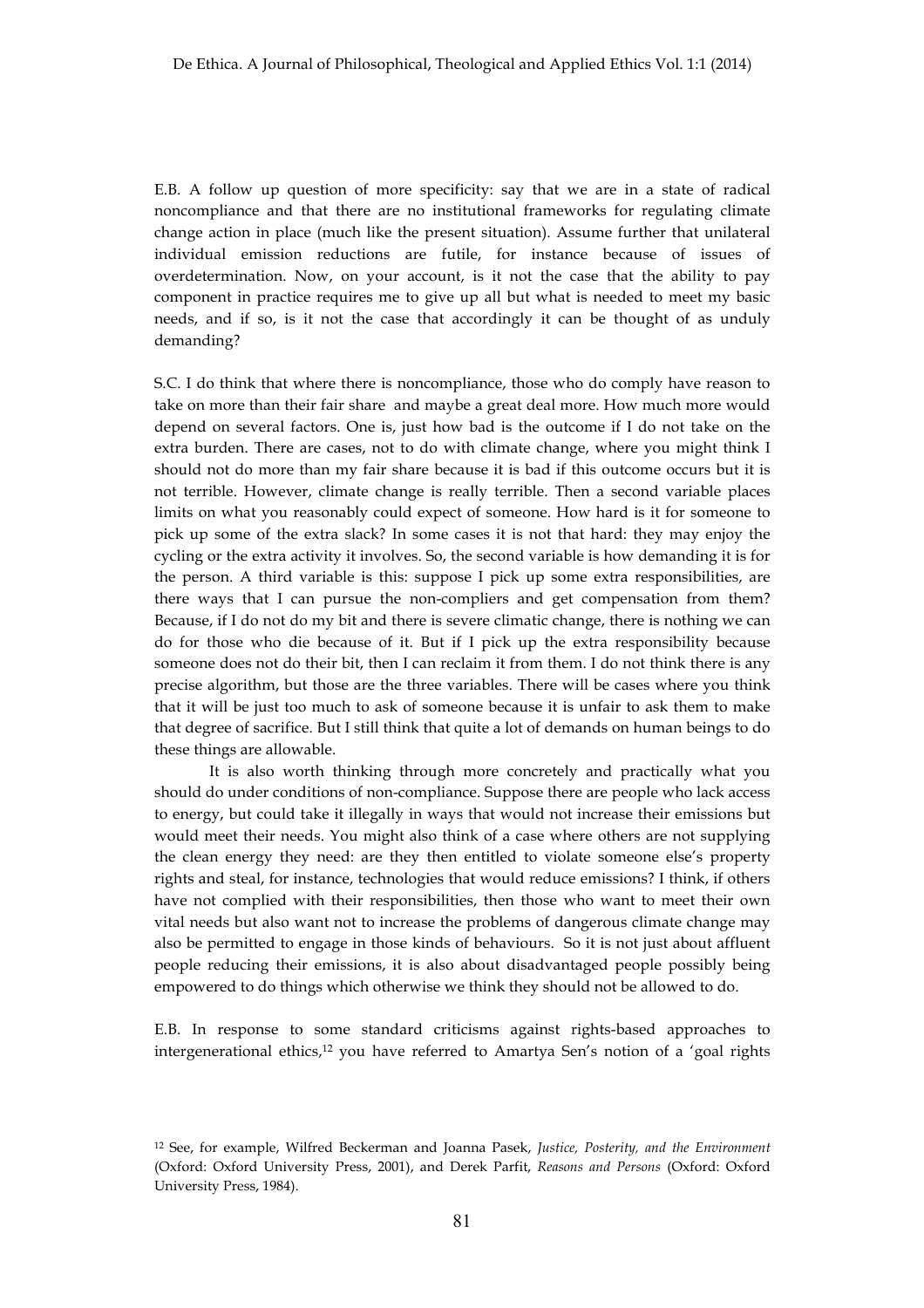system'.13 Can you expand on this understanding of rights in the intergenerational setting and explain its relation to your interest-based theory of rights in general? Should this be understood as a defence of a broadly consequentialist and impersonal approach to human rights?

S.C. Let me answer that in two parts. I try to take two approaches to human rights when writing on climate change. One is grounded in the approach that I think is the most promising, which is Raz's interests-based theory of rights. I actually do not agree with his account of *human* rights, but I use his interests-based theory and I think that is the most compelling account of the notion of rights. But at the same time, I have also tried to argue that holders of non-deontological approaches should also accept that climate change jeopardises human rights. So, I have tried to take an ecumenical approach according to which both deontological theorists and teleological theorists should endorse my conclusions. That is one part of the answer, but you also ask whether my account of rights is generally more consequentialist. I do think there is a strong outcome-oriented element to it. I think we treat people as free and equal by respecting their core interests and their core entitlements. That means that not only is there a negative duty not to deprive people of them, but there might also be a positive duty to ensure that people can enjoy these goods. So I agree with Amartya Sen, not only in his endorsement of a goal rights system, but also in that he understands human rights in terms of people's abilities to enjoy capabilities, to function. I think this has several advantages. One is that in enabling each and every person to lead a rich and fulfilling life, it captures the best way of treating people with respect. But it also helps to avoid problems that afflict other accounts.

E.B. How does your view, then, relate to the role human rights when they are seen as safeguards against trade-offs and, more generally, contrasted with utility calculations?

S.C. I think the deep problem with many kinds of consequentialism is the distributive principle they embrace and their maximising approach. Being concerned with outcomes is in itself, not problematic. My approach, however, includes a threshold component that says: each and every human being is entitled to do this or, more ambitiously, that everyone should have an equal opportunity to lead rich and fulfilling lives. In this way, it disallows the troubling trade-off that afflicts maximising approaches, which would allow some to fall beneath that threshold. The key point here is that maximising approaches are problematic, but approaches concerned with people's ability to enjoy certain interests and rights in themselves are not necessarily problematic.

E.B. If we assume that something resembling your hybrid account is the correct approach to climate justice (in the sense of being most justifiable), what role or function do you imagine that it should play? Is it a blueprint for climate negotiations or more of a benchmark to strive towards?

<sup>13</sup> Simon Caney, 'Global Justice, Rights and Climate Change', *Canadian Journal of Law and Jurisprudence* XIX:2 (2006), pp. 255-278; Cf., Amartya Sen, 'Rights and Agency', *Philosophy & Public Affairs* 11:1 (1982), pp. 3-39.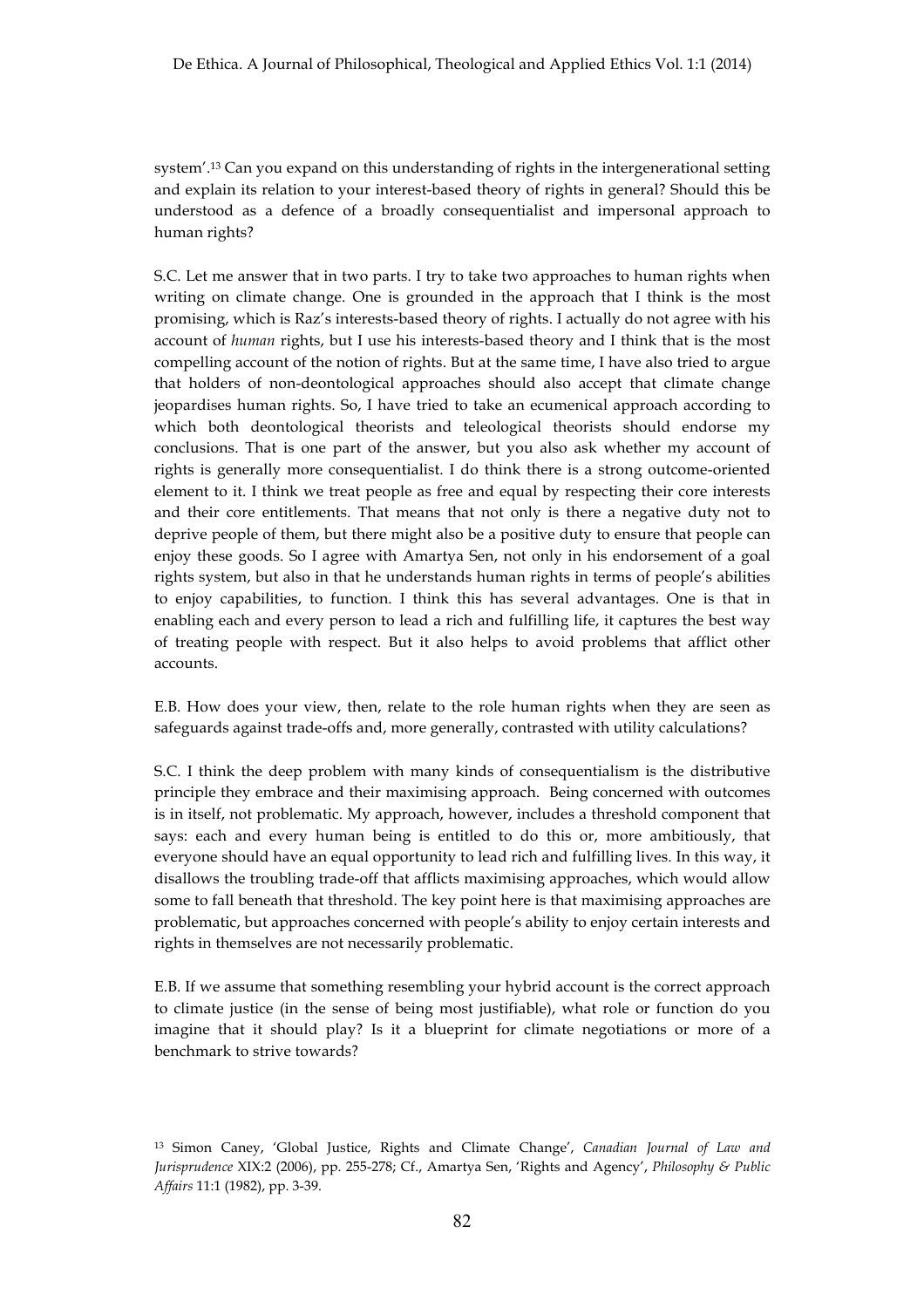S.C. I think the answer to that is that it should serve both. What I try to do is to think about 'what is just?' and that means identifying what I earlier called maximal principles: what is the kind of world that people are entitled to live in? I think that political philosophy has two goals. One is action-guiding; the other is descriptive. The first goal should answer the questions 'is this a just world?' and 'what would a just world look like?'. The second goal is aimed at policy-makers, concerned citizens or influential public figures and is something that they could try to implement now. This is where we need a more minimal theory. My view is that the two goals mostly go hand-in-hand: we need to have some broader vision that should guide what you called a benchmark, but we also need something to guide us in the here and now.

E.B. One final question. In your work you include many references to empirical work. Is that something that you think is crucial in working with these kinds of questions?

S.C. I do think it is really important for political philosophers to be as well informed as possible about the empirical aspects of issues. It is important to know how much climate change stems from historical emissions and it is important to know just how harmful climate change will be. Otherwise the principles we come up with might really miss the point and not provide much guidance in our world.

> Eric Brandstedt, Lund University eric.brandstedt@fil.lu.se

## **Bibliography**

- Beckerman, Wilfred and Joanna Pasek. *Justice, Posterity, and the Environment.* Oxford: Oxford University Press, 2001.
- Caney, Simon. 'Cosmopolitan Justice, Responsibility and Global Climate Change', *Leiden Journal of International Law* 18:4 (2005), pp. 747-775.
- Caney, Simon. 'Environmental Degradation, Reparations, and the Moral Significance of History', *Journal of Social Philosophy*, 37:3 (2006), pp. 464-482.
- Caney, Simon. 'Global Justice, Rights and Climate Change', *Canadian Journal of Law and Jurisprudence* XIX:2 (2006), pp. 255-278.
- Caney, Simon. 'Climate Change, Human Rights and Discounting', *Environmental Politics* 17:4 (2008), pp. 536-555.
- Caney, Simon. 'Climate Change and the Future: Time, Wealth and Risk', *Journal of Social Philosophy* 40:2 (2009), pp. 163-186.
- Caney, Simon. 'Climate Change and the Duties of the Advantaged', *Critical Review of International Social and Political Philosophy* 13:1 (2010), pp. 203-228.
- Caney, Simon. 'Just Emissions', *Philosophy & Public Affairs* 40:4 (2012), pp. 255-300.
- Hayward, Tim. 'Human Rights versus Emissions Rights: Climate Justice and the Equitable Distribution of Ecological Space', *Ethics and International Affairs* 21 (2007), pp. 431-450.

Parfit, Derek. *Reasons and Persons*. Oxford: Oxford University Press, 1984.

Posner, Eric A. and David Weisbach. *Climate Change Justice*. Princeton: Princeton University Press, 2010.